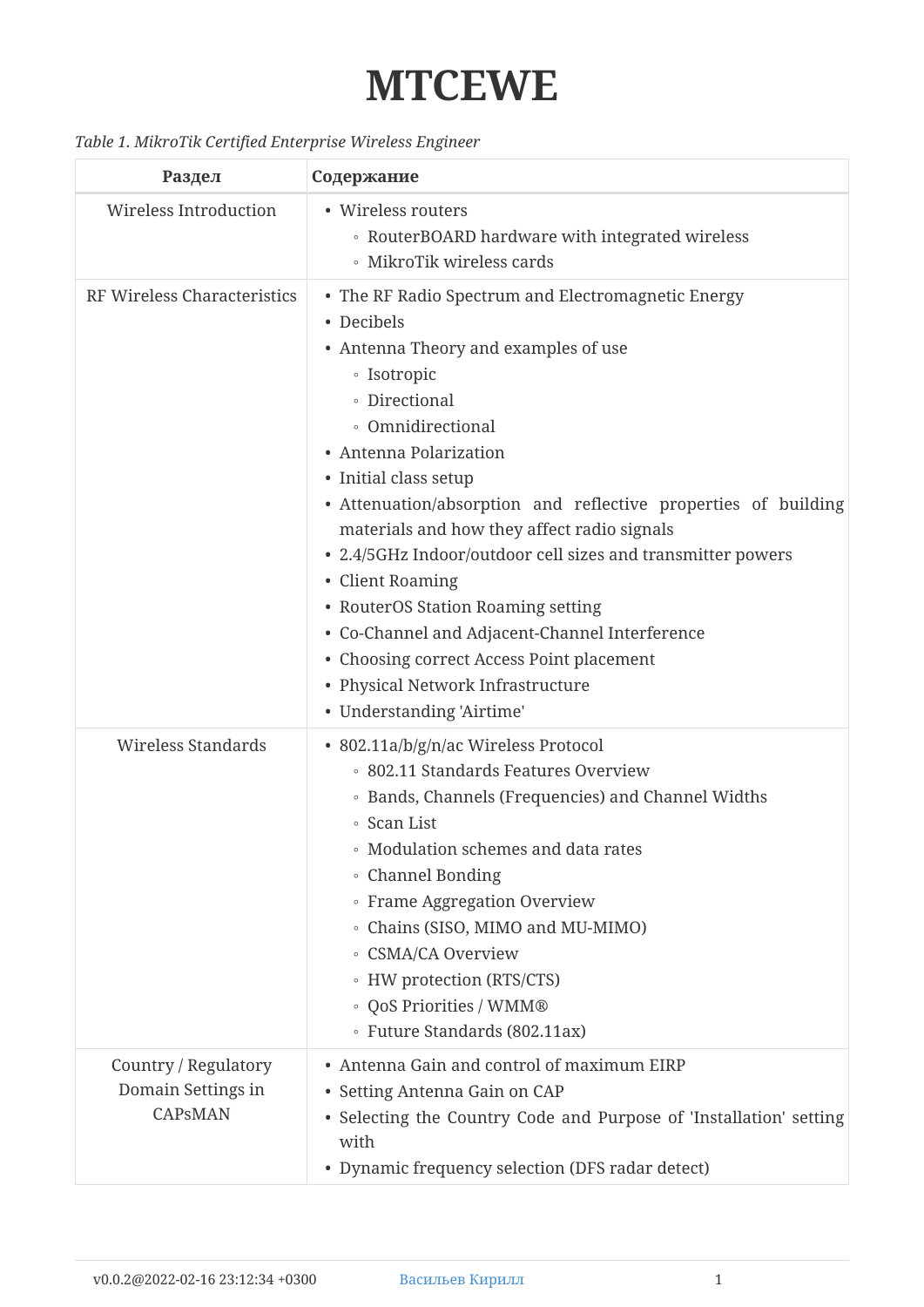| Раздел                        | Содержание                                                                                                                                                                                                                                                                                                                                 |
|-------------------------------|--------------------------------------------------------------------------------------------------------------------------------------------------------------------------------------------------------------------------------------------------------------------------------------------------------------------------------------------|
| Non CAPSMAN Wireless<br>Modes | • Extending coverage with repeaters and extenders<br>• Bridging with MikroTik's mmWave Wireless Wire products                                                                                                                                                                                                                              |
| Wireless Security             | • Authentication (Open / Shared)<br>• Encryption (WEP, WPATM TKIP, WPA2TM AES)<br>• Weaknesses of older encryption (WEP / WPATM TKIP)<br>• Overview of 802.11X<br>• Performance difference of TKIP vs. AES<br>• Basic Access list (ACL) management<br>• Mitigating against most common known vulnerabilities of 802.11                     |
| Wireless Troubleshooting      | • Troubleshooting wireless clients<br>• Registration table analysis<br>• TX/RX signal strength<br>• Signal to Noise Ratio<br>• CCQ, Frames and HW frames, Hardware retries<br>• Data rates<br>• Analysing the System Log for wireless problems<br>· Scan, background scan<br>• Frequency usage<br>• Wireless Snooper<br>• Wireless Sniffer |
| Wireless Surveys              | • Pre-install site surveys<br>• Spectrum Analysis overview<br>• Prediction software overview<br>• Post-Install Validation Surveys                                                                                                                                                                                                          |